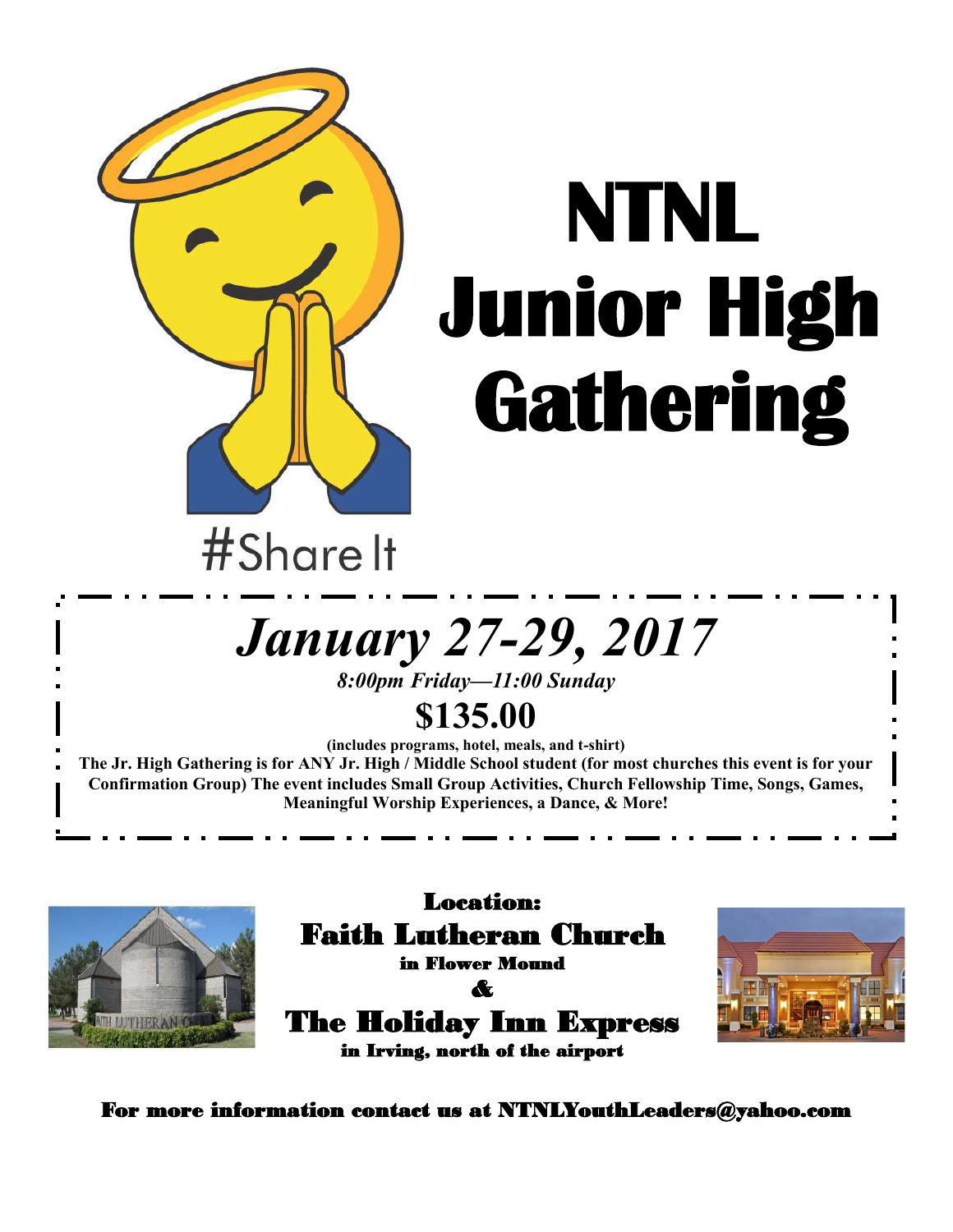



**Congregation Registration:** Adult Leaders: Please read the following carefully and send in the following registration information for your group.

- All youth & adult registration forms
- Group Housing Form
- Workshop Sign Up
- Deposit Check

**\*\*Checks should be made payable to: NTNL Youth\*\***

Mail to: *Janelle Miller 7620 Baker Blvd Richland Hills, TX 76118*

**Cost:** \$135 for youth and adult participants. See page 5 for additional room fees which ONLY apply if a youth or adult wants their own bed. A \$75 deposit is due with registration **by December 5th.** 

**Please note registration jumps to \$175 after December 5th.** Registrations received after December 5th will be accepted on a first come first serve basis due to space limitations.

**Special Needs:** If you have special dietary needs or other special needs while attending this event, contact the Gathering Registrar beforehand so that we can try to accommodate you. Please note that we highly suggest you work special needs items through your church's adult advisors attending this event.

**Offerings**: We will collect a monetary offering at Sunday's Worship which will be gifted to the Upbring (LSSS) Foster in Texas program. In kind offering will go to the local senior citizens

**What to Bring:** Personal Items (toiletries, clothes, etc) money for incidentals, snacks & drinks for late night munchies and an outfit for the dance. Also remember to pack your offerings.

**Discipline:** Seldom do we have problems, but we still have to address the issue. Adult advisors are responsible for their youth at all times; Gathering Staff does not assume responsibility for your youth but will provide assistance where appropriate. All Gathering Participants are required to sign a covenant – any violations of this covenant will be handled jointly by Gathering Staff and Adult Sponsors; violators may be sent home at their legal guardian's expense.

**Photo Release:** Photos will be taken throughout the Gathering and may be made available on social media sites. It is a policy of the NTNL Jr. High Youth Gathering to not release names with photos -- if you do not wish for your youth's photo to be displayed on any NTNL social media site – please send written notification to Janelle Miller, NTNL Youth Registrar.

**Limited scholarships are available:** For information, please contact Janelle Miller at janellemiller@yahoo.com OR ntnlyouthleaders@yahoo.com OR 817-726-7031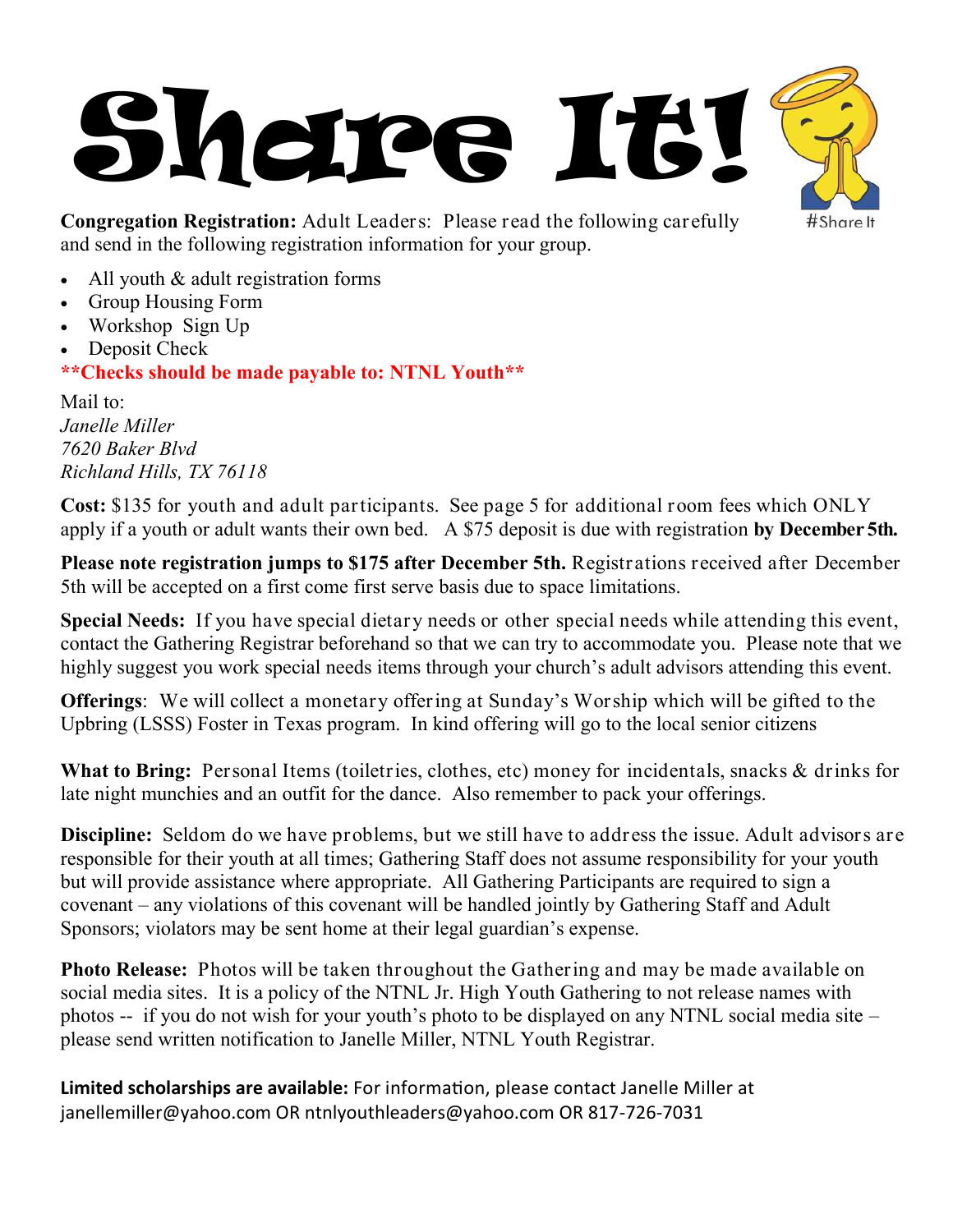#### 2017 NTNL Jr. High Gathering Registration Form

(Please duplicate form for each youth and adult participant)

|                  | $\square$ Male                                                                                                                                                                                                                                                                                                                                                                             | $\Box$ FEMALE |  |  |          | $\square$ YOUTH | $\Box$ SPONSOR                                                                                                                                                                                                                                                                                                                                                                                                 |  |
|------------------|--------------------------------------------------------------------------------------------------------------------------------------------------------------------------------------------------------------------------------------------------------------------------------------------------------------------------------------------------------------------------------------------|---------------|--|--|----------|-----------------|----------------------------------------------------------------------------------------------------------------------------------------------------------------------------------------------------------------------------------------------------------------------------------------------------------------------------------------------------------------------------------------------------------------|--|
|                  |                                                                                                                                                                                                                                                                                                                                                                                            |               |  |  |          |                 |                                                                                                                                                                                                                                                                                                                                                                                                                |  |
|                  |                                                                                                                                                                                                                                                                                                                                                                                            |               |  |  |          |                 |                                                                                                                                                                                                                                                                                                                                                                                                                |  |
|                  |                                                                                                                                                                                                                                                                                                                                                                                            |               |  |  |          |                 |                                                                                                                                                                                                                                                                                                                                                                                                                |  |
|                  |                                                                                                                                                                                                                                                                                                                                                                                            |               |  |  |          |                 |                                                                                                                                                                                                                                                                                                                                                                                                                |  |
|                  | T-SHIRT SIZE (please circle one) S M L XL 2X (Sorry, no YOUTH sizes are available)                                                                                                                                                                                                                                                                                                         |               |  |  |          |                 |                                                                                                                                                                                                                                                                                                                                                                                                                |  |
|                  |                                                                                                                                                                                                                                                                                                                                                                                            |               |  |  |          |                 |                                                                                                                                                                                                                                                                                                                                                                                                                |  |
|                  | and be respectful to others. I understand that failure to honor this covenant will be addressed by the event staff, and that the<br>event team reserves the right to send a student home for a serious infraction.                                                                                                                                                                         |               |  |  |          |                 | PARTICIPANT COVENANT: As a registered participant for this event, I will do everything in my power to promote meaningful<br>worship, sincere fellowship, and spiritual growth. I will not use illegal drugs or alcohol and obey curfew set by the NTNL Jr. High<br>Gathering Team. I will abide by the rules of the hotel & host church for this event. I will also participate fully in the life of the event |  |
|                  | <b>PARENT'S COVENANT:</b><br>I have read and discussed the materials with by daughter/son, and I recommend and support his/her attendance.                                                                                                                                                                                                                                                 |               |  |  |          |                 |                                                                                                                                                                                                                                                                                                                                                                                                                |  |
|                  | MEDICAL INFORMATION REQUIRED FOR ALL PARTICIPANTS: In the event of acute illness or any other<br>medical emergency, I grant permission to the NTNL Jr. High Youth Gathering Team to secure medical aid for<br>(name of participant). I also grant permission to any licensed med-<br>ical provider to give my son/daughter whatever emergency medical treatment is deemed necessary. I un- |               |  |  |          |                 |                                                                                                                                                                                                                                                                                                                                                                                                                |  |
|                  | derstand that I am responsible for any costs incurred.                                                                                                                                                                                                                                                                                                                                     |               |  |  |          |                 |                                                                                                                                                                                                                                                                                                                                                                                                                |  |
|                  |                                                                                                                                                                                                                                                                                                                                                                                            |               |  |  |          |                 |                                                                                                                                                                                                                                                                                                                                                                                                                |  |
|                  | Please Supply All Pertinent Information:<br>Family Physician and Phone #:                                                                                                                                                                                                                                                                                                                  |               |  |  |          |                 |                                                                                                                                                                                                                                                                                                                                                                                                                |  |
| Known Allergies: |                                                                                                                                                                                                                                                                                                                                                                                            |               |  |  |          |                 |                                                                                                                                                                                                                                                                                                                                                                                                                |  |
|                  | <b>Known Medical Problems:</b>                                                                                                                                                                                                                                                                                                                                                             |               |  |  |          |                 |                                                                                                                                                                                                                                                                                                                                                                                                                |  |
|                  | Medications:                                                                                                                                                                                                                                                                                                                                                                               |               |  |  |          |                 |                                                                                                                                                                                                                                                                                                                                                                                                                |  |
|                  | <b>Guarantor Insurance Company:</b>                                                                                                                                                                                                                                                                                                                                                        |               |  |  |          |                 |                                                                                                                                                                                                                                                                                                                                                                                                                |  |
| Address:         |                                                                                                                                                                                                                                                                                                                                                                                            |               |  |  | Phone #: |                 |                                                                                                                                                                                                                                                                                                                                                                                                                |  |
| Policy #:        |                                                                                                                                                                                                                                                                                                                                                                                            |               |  |  | Group #: |                 |                                                                                                                                                                                                                                                                                                                                                                                                                |  |

Make check payable to "NTNL YOUTH".

For more information, contact Elizabeth Holschuh 817-614-4891 or Janelle Miller 817-726-7031 or NTNLYouthLeaders@yahoo.com Mail Registration Form, Check, and Housing Form to: Janelle Miller, Registrar, 7620 Baker Blvd, Richland Hills, TX 76118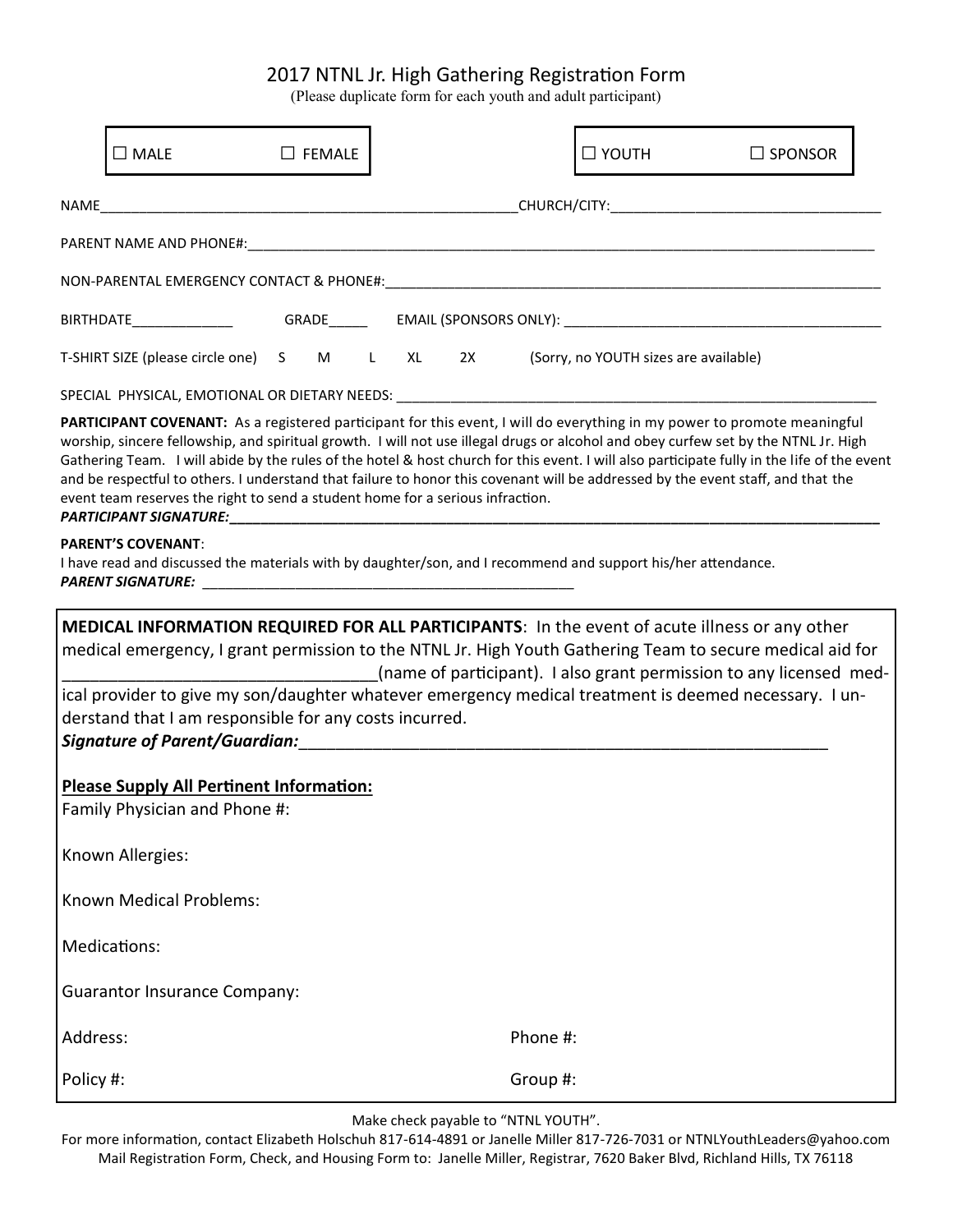#### **HOUSING FORM**

(1 PER CHURCH)

| <b>Church</b> (name $\&$ city): |        |        |  |
|---------------------------------|--------|--------|--|
| <b>Primary Sponsor:</b>         | Email: | Cell # |  |

Youth Hotel Info: Cost is based on four (4) persons, (2) per bed, assigned to each room. If your group contains less than four persons to a room, participants from another church may be rooming with you. If you do not wish to have youth from another church in your room, we require that you pay the additional amount for each vacant spot (\$50.00). This guarantees that only participants from your church will be roomed with your church. (A total of \$185 which includes your registration fee plus \$50 to not share a bed)

These rooms are suites and have a pullout sofa so you may put a 5th and/or 6th person in your rooms to keep your group together. There is no discout for having 6 versus 4 in your room due to extra hotel fees.

#### **Sponsors Hotel Info: Quad Room costs are included in the participant registration fee. There is an additional fee to have your own bed or your own room.**

Sponsors who desire their own room will owe \$275 (Registration fee of \$135 plus private room fee of \$140) If you would like to share a room with another sponsor the cost is \$185 (\$135 for registration plus \$50 for your own bed)

| Room 1           | Room 2           | Room 3 | Room 4          |
|------------------|------------------|--------|-----------------|
|                  |                  |        |                 |
| $\overline{2}$ . | 2.               | 2.     | ∠.              |
| 3.               | $\mathfrak{I}$ . | 3.     | $\mathfrak{I}.$ |
| 4.               | 4.               | 4.     | 4.              |
|                  |                  |        |                 |
|                  |                  |        |                 |

| <b>Fee Worksheet:</b><br># of Youth Participants         | $\frac{1}{2}$ X \$135 = $\frac{1}{2}$ |                                                      |
|----------------------------------------------------------|---------------------------------------|------------------------------------------------------|
| # of Adult Participants                                  |                                       |                                                      |
| Late fee-total #of participants                          | $X$ \$ 40 =                           | additional fee if postmarked AFTER October 5         |
| Vacant Bed fee (number of spaces not filled) $X$ \$ 50 = |                                       | No charge if it is okay to share with another church |
| Private sponsor room                                     | $X$ \$140 =                           | additional fee if a sponsor wants their own room     |
|                                                          |                                       |                                                      |

**TOTAL DUE (sum of above) = \_\_\_\_\_\_\_\_\_\_**

Make checks payable to: **NTNL YOUTH** Mail Registration Forms, Housing Form and Check to: Janelle Miller, NTNL Youth Registrar 7620 Baker Blvd, Richland Hills, TX 76118 817-726-7031 or ntnlyouthleaders@yahoo.com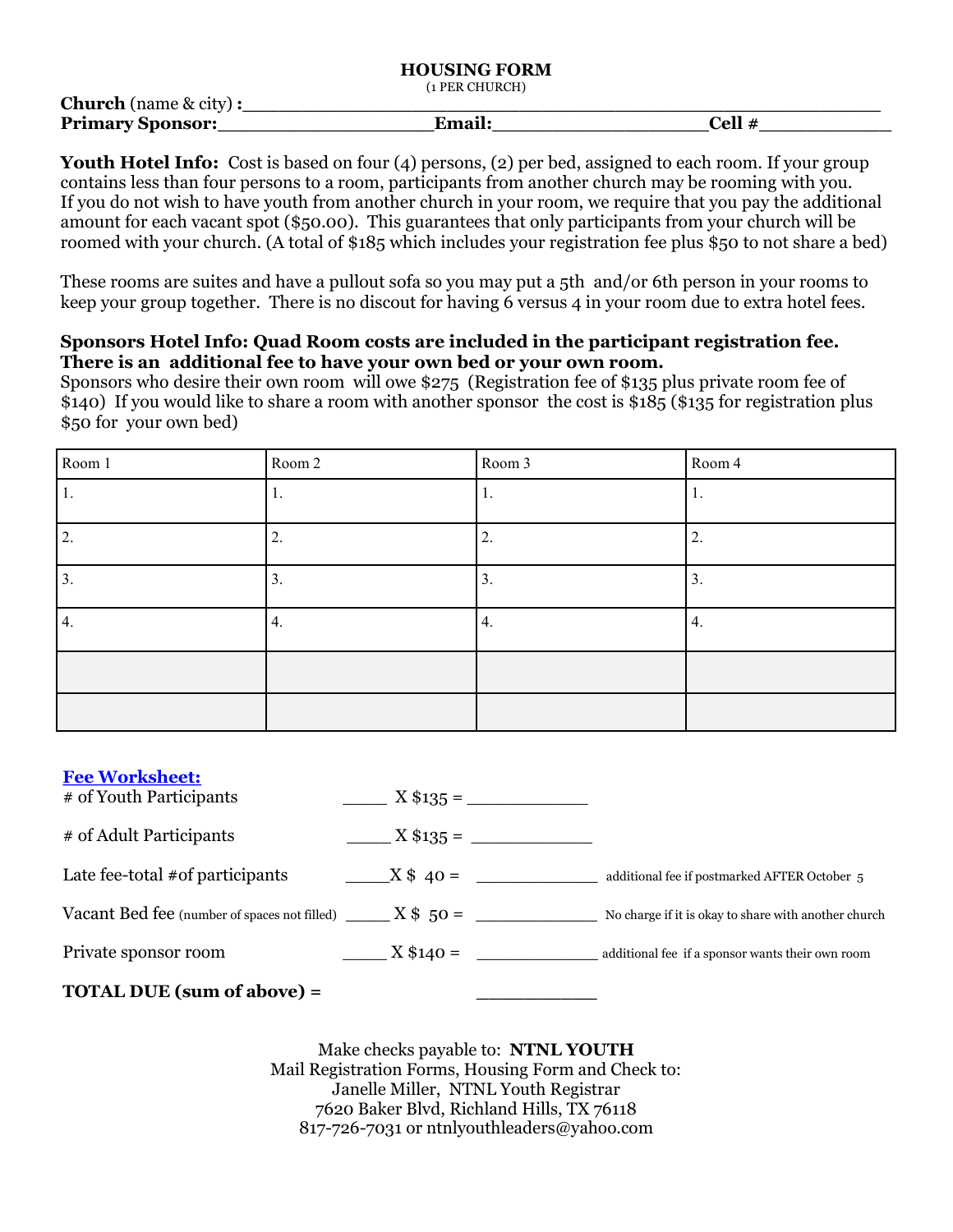### Junior High Gathering Workshops Sign Up Sheet

Please list each youth participants workshop selections here. You can rank the 1, 2, 3 and 4 with 1 being the workshop they most want to attend!

Congregation/City:

| PARTICIPANT NAME  | <b>Bible</b><br>Study     | <b>Service</b><br>Project | <b>Color Me</b><br><b>Beautiful</b> | Games | <b>Music</b>   | "Lyrical<br>Rapcity" |
|-------------------|---------------------------|---------------------------|-------------------------------------|-------|----------------|----------------------|
|                   |                           |                           |                                     |       |                |                      |
| example: John Doe | $\ensuremath{\mathbf{1}}$ |                           | $\overline{2}$                      |       | $\mathfrak{Z}$ | $\sqrt{4}$           |
|                   |                           |                           |                                     |       |                |                      |
|                   |                           |                           |                                     |       |                |                      |
|                   |                           |                           |                                     |       |                |                      |
|                   |                           |                           |                                     |       |                |                      |
|                   |                           |                           |                                     |       |                |                      |
|                   |                           |                           |                                     |       |                |                      |
|                   |                           |                           |                                     |       |                |                      |
|                   |                           |                           |                                     |       |                |                      |
|                   |                           |                           |                                     |       |                |                      |
|                   |                           |                           |                                     |       |                |                      |
|                   |                           |                           |                                     |       |                |                      |
|                   |                           |                           |                                     |       |                |                      |
|                   |                           |                           |                                     |       |                |                      |
|                   |                           |                           |                                     |       |                |                      |
|                   |                           |                           |                                     |       |                |                      |
|                   |                           |                           |                                     |       |                |                      |
|                   |                           |                           |                                     |       |                |                      |
|                   |                           |                           |                                     |       |                |                      |
|                   |                           |                           |                                     |       |                |                      |

**Bible Study:** Explore the bible by digging a little deeper into the passages we'll use during our mass gatherings. There may be a surprise in store for our prospective bible scholars!

**Service:** We'll make, decorate, and fill stockings to deliver to kids at a local family shelter. We'll also talk about why we serve, and we can all share the various ways we serve at church and in the

**Color Me Beautiful:** Come talk about your personal style and learn about colors and grooming and being the beautiful/handsome person God has called you to be. Find out how to be "fashionable" for God. This is for girls and guys!

**Games:** We'll talk about (and play!) different types of games and how to lead them. We'll share ideas about icebreakers, indoor & outdoor games, and small & large group games. Bring your best

**Music:** What are you listening to? What are these songs really saying? We'll talk about these and more, and also talk about Christian artists in various genres.

**"Lyrical Rapcity:"** We'll explore various ways of expressing yourself and sharing God's word. Whether it's poetry, prose, or rhyme & flow, this workshop will be both creative, and a lot of fun.